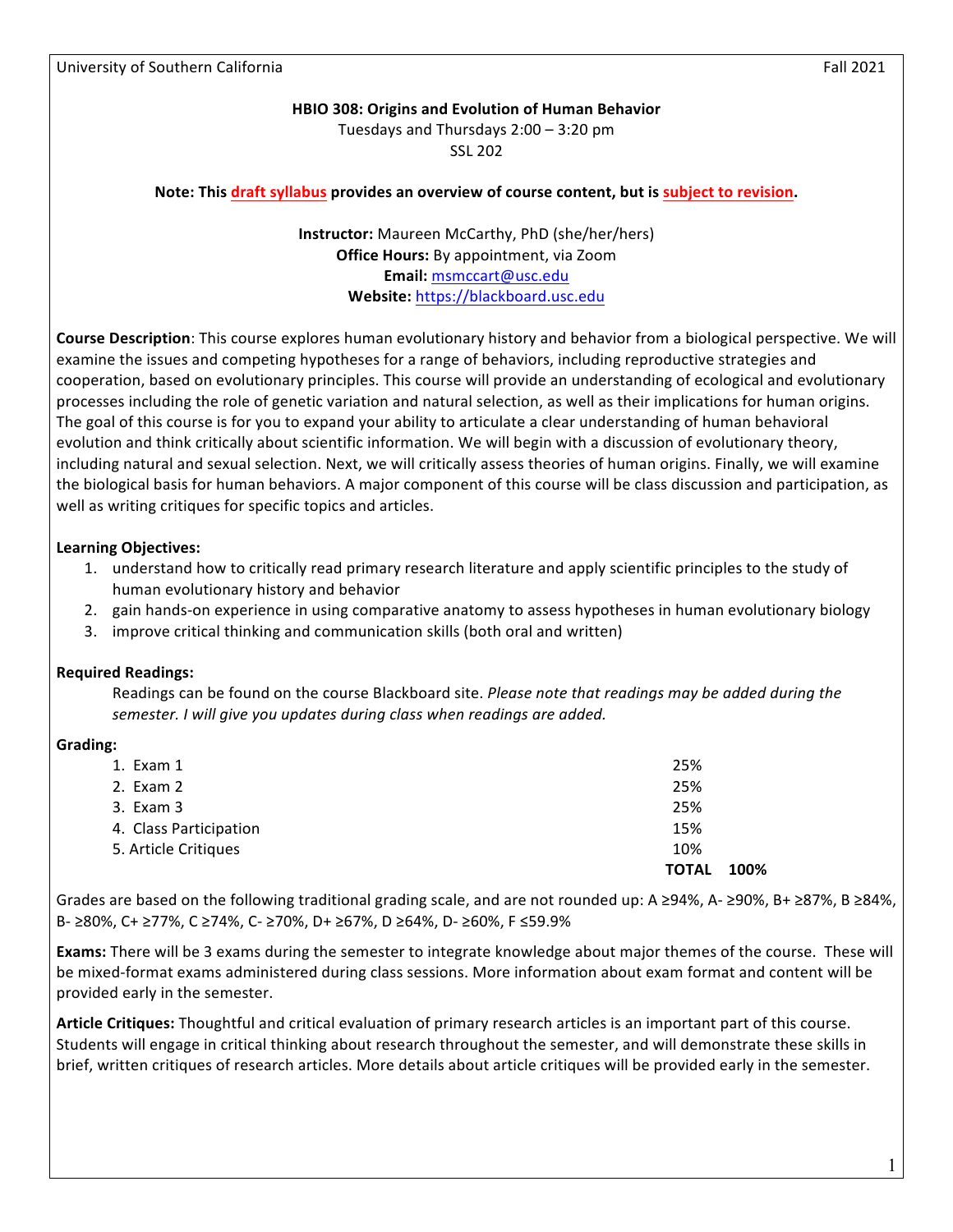Participation: In-class discussions are a key component of the course. All students are expected to come prepared by reading assigned material prior to each class session and contributing to in-class discussions. Online participation via Blackboard is an acceptable alternative to in-class participation in cases of absence. More guidelines for participation will be provided early in the semester.

**Missed/late assignments: In case of illness, students SHOULD NOT attend class.** Make-up assignments and exams may be permitted, and students should contact Dr. McCarthy if any issues arise. Article critiques received up to one week late will receive a penalty of 10% per day applied to the assignment grade. Students who submit assignments more than one week late will receive a grade of 0 unless they have made prior arrangements with the instructor.

# **Other Important Information:**

**COVID-19 Policy:** Students are expected to comply with all aspects of USC's COVID-19 policy. Failure to do so may result in removal from the class and referral to Student Judicial Affairs and Community Standards.

**Communication:** For any questions or concerns about the course, or to schedule a virtual office hour meeting, please email me at msmccart@usc.edu. Email is the preferred way to contact me. I will typically respond within 24-48 hours.

**Online Accommodations:** This course will be held in person during Fall 2021. However, some accommodations will be made to help ensure the health and safety of students. These include the following:

- Students **should not attend class** if they are experiencing any symptoms of illness.
- If needed, class can be held virtually using the Zoom link for this course (available on Blackboard). In the event that a class session must be held online, students will be informed via email in advance.
- Students are expected to participate in in-person discussions each week, but can use the Blackboard Discussion Board to participate as needed. More details on participation guidelines will be provided early in the semester.
- Office hours will be held virtually via Zoom. Email me to schedule a time to meet via Zoom.
- Other online accommodations will be made as needed during the semester. Please contact me with any questions or concerns about in-person and online learning.

**Discussion Etiquette:** Engaged discussion is a key component of this course. This means each student is expected to contribute to discussion each week in a thoughtful, respectful, and well-informed manner. In this course, we will commit ourselves to fostering an environment of diversity, equity, and inclusion that adheres to the USC Principles of Community: https://diversity.usc.edu/usc-principles-of-community/

Further guidelines for course discussions will be provided early in the semester.

# **Sharing Course Material**

Sharing course content outside the course environment—including any course recordings, presentation materials, quizzes, and other content-is prohibited, as per USC policy:

*SCampus Section 11.12(B)*

Distribution or use of notes or recordings based on university classes or lectures without the express permission of the *instructor for purposes other than individual or group study is a violation of the USC Student Conduct Code. This includes, but* is not limited to, providing materials for distribution by services publishing class notes. This restriction on *unauthorized use also applies to all information, which had been distributed to students or in any way had been displayed for use in relationship to the class, whether obtained in class, via email, on the Internet or via any other media. (See Section C.1 Class Notes Policy).*

*Note:* This policy also refers to study websites like Chegg and Coursehero; uploading course materials to these sites is strictly prohibited.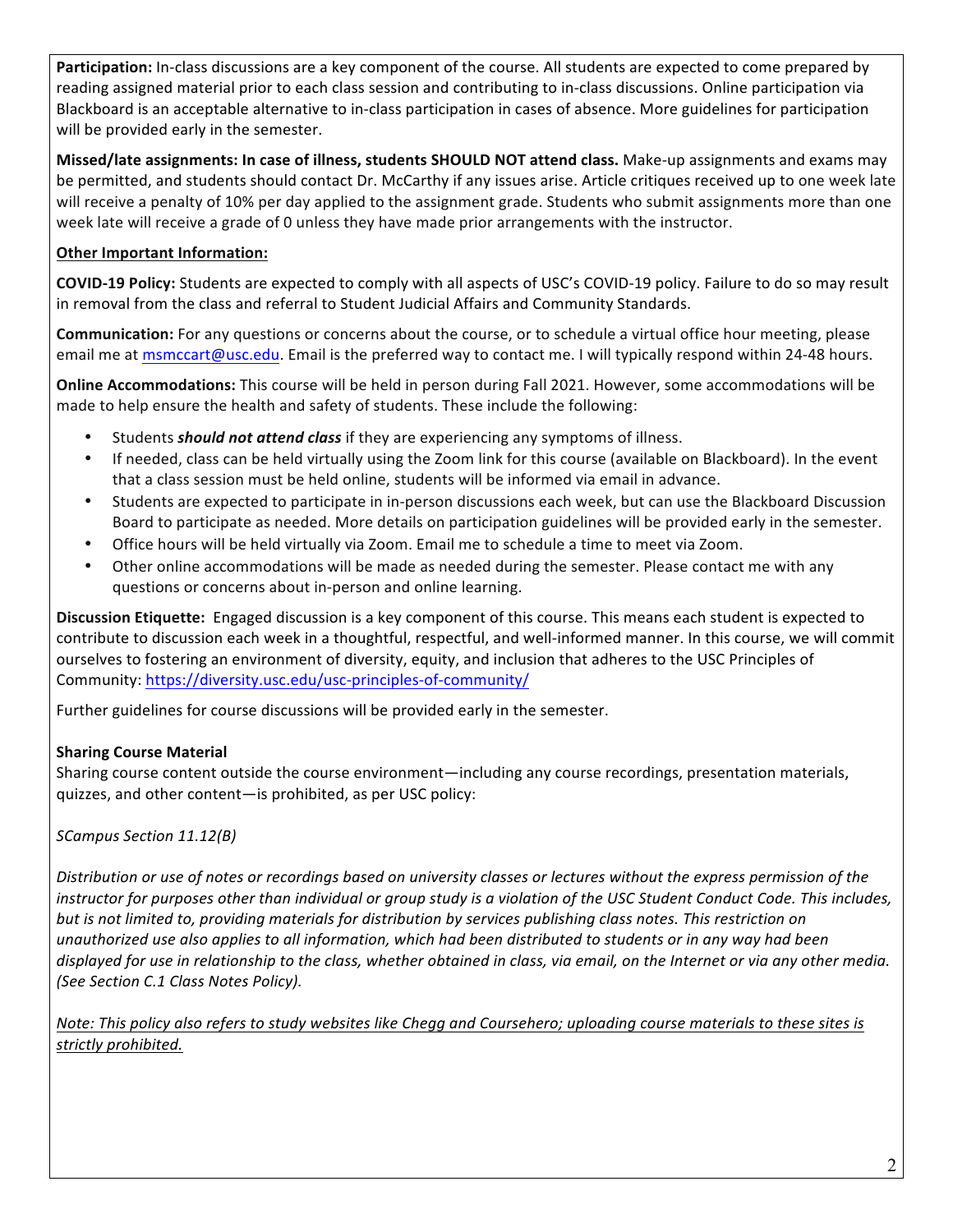| <b>Course Schedule</b> (Subject to revision)                              |                    |                                        |                                                   |  |
|---------------------------------------------------------------------------|--------------------|----------------------------------------|---------------------------------------------------|--|
| Week                                                                      | Date               | <b>Topic</b>                           | <b>Assigned Readings*</b>                         |  |
| Part 1: Evolutionary Principles and Our Primate Origins                   |                    |                                        |                                                   |  |
| $\mathbf{1}$                                                              | <b>Tues 8/24</b>   | <b>Course introduction</b>             |                                                   |  |
|                                                                           | <b>Thurs 8/26</b>  | Principles of evolutionary theory      |                                                   |  |
| $\overline{2}$                                                            | <b>Tues 8/31</b>   | Forces of evolution                    | Mayr (2001)                                       |  |
|                                                                           | Thurs 9/2          | Adaptations                            | Gould and Lewontin (1979)                         |  |
| $\overline{3}$                                                            | Tues 9/7           | Primate origins and early evolution    | Cartmill (1992)                                   |  |
|                                                                           | Thurs 9/9          | Anthropoid origins                     | Ross (2000)                                       |  |
| 4                                                                         | <b>Tues 9/14</b>   | Miocene hominoids                      | Maclatchy (2004)                                  |  |
|                                                                           | <b>Thurs 9/16</b>  | Biomechanics of walking and running    | Preuschoft (2004); Raichlen and<br>Pontzer (2021) |  |
| 5                                                                         | <b>Tues 9/21</b>   | <b>Exam review</b>                     |                                                   |  |
|                                                                           | Thurs 9/23         | <b>EXAM1</b>                           |                                                   |  |
| <b>Part 2: Human Origins</b>                                              |                    |                                        |                                                   |  |
|                                                                           | <b>Tues 9/28</b>   | Earliest hominins                      | Brunet et al. (2002)                              |  |
| 6                                                                         | <b>Thurs 9/30</b>  |                                        | Kimbel (2007); Laden and                          |  |
|                                                                           |                    | Australopithecines                     | Wrangham (2005)                                   |  |
| $\overline{7}$                                                            | <b>Tues 10/5</b>   | <b>Earliest Homo</b>                   | Wood and Collard (1999)                           |  |
|                                                                           | <b>Thurs 10/7</b>  | Homo erectus                           | Anton (2003)                                      |  |
| 8                                                                         | Tues 10/12         | Movie                                  |                                                   |  |
|                                                                           | Thurs 10/14        | No Class-Fall Recess                   |                                                   |  |
| $\boldsymbol{9}$                                                          | <b>Tues 10/19</b>  | Archaic Homo sapiens, Neandertals      | Herrera et al. (2009)                             |  |
|                                                                           | <b>Thurs 10/21</b> | Origins of Homo sapiens                | Cann et al. (1987); Pearson (2004)                |  |
| 10                                                                        | Tues 10/26         | <b>Exam Review</b>                     |                                                   |  |
|                                                                           | <b>Thurs 10/28</b> | <b>EXAM2</b>                           |                                                   |  |
| <b>Part 3: Behavior in Evolutionary Context</b>                           |                    |                                        |                                                   |  |
| 11                                                                        | <b>Tues 11/2</b>   | Darwinian approaches to human behavior | Cartwright Chs. 1, 2                              |  |
|                                                                           | <b>Thurs 11/4</b>  | Reproduction, mating, parenting        | Cartwright Chs. 13, 14                            |  |
|                                                                           | <b>Tues 11/9</b>   | Life history and rearing effects       | Cartwright Chs. 8, 17                             |  |
| 12                                                                        | Thurs 11/11        |                                        | Cartwright Chs. 3,11;                             |  |
|                                                                           |                    | Prosociality                           | Article topic and list due                        |  |
| 13                                                                        | <b>Tues 11/16</b>  | <b>Competition and conflict</b>        | Cartwright Ch. 12                                 |  |
|                                                                           | <b>Thurs 11/18</b> | <b>Communication and language</b>      | Cartwright Ch. 6                                  |  |
| 14                                                                        | Tues 11/23         | Culture, identity, and intelligence    | Cartwright Chs. 9, 16, 20                         |  |
|                                                                           | <b>Thurs 11/25</b> | No Class-Thanksgiving                  |                                                   |  |
| 15                                                                        | <b>Tues 11/30</b>  | <b>Exam review</b>                     |                                                   |  |
|                                                                           | <b>Thurs 12/2</b>  | <b>EXAM3</b>                           |                                                   |  |
| Summative article critiques due Thursday, December 9 by 2 PM Pacific Time |                    |                                        |                                                   |  |

\*Additional readings may be assigned occasionally for some classes. You will be notified about these and they will be posted on Blackboard at least one week in advance of the class for which they are assigned.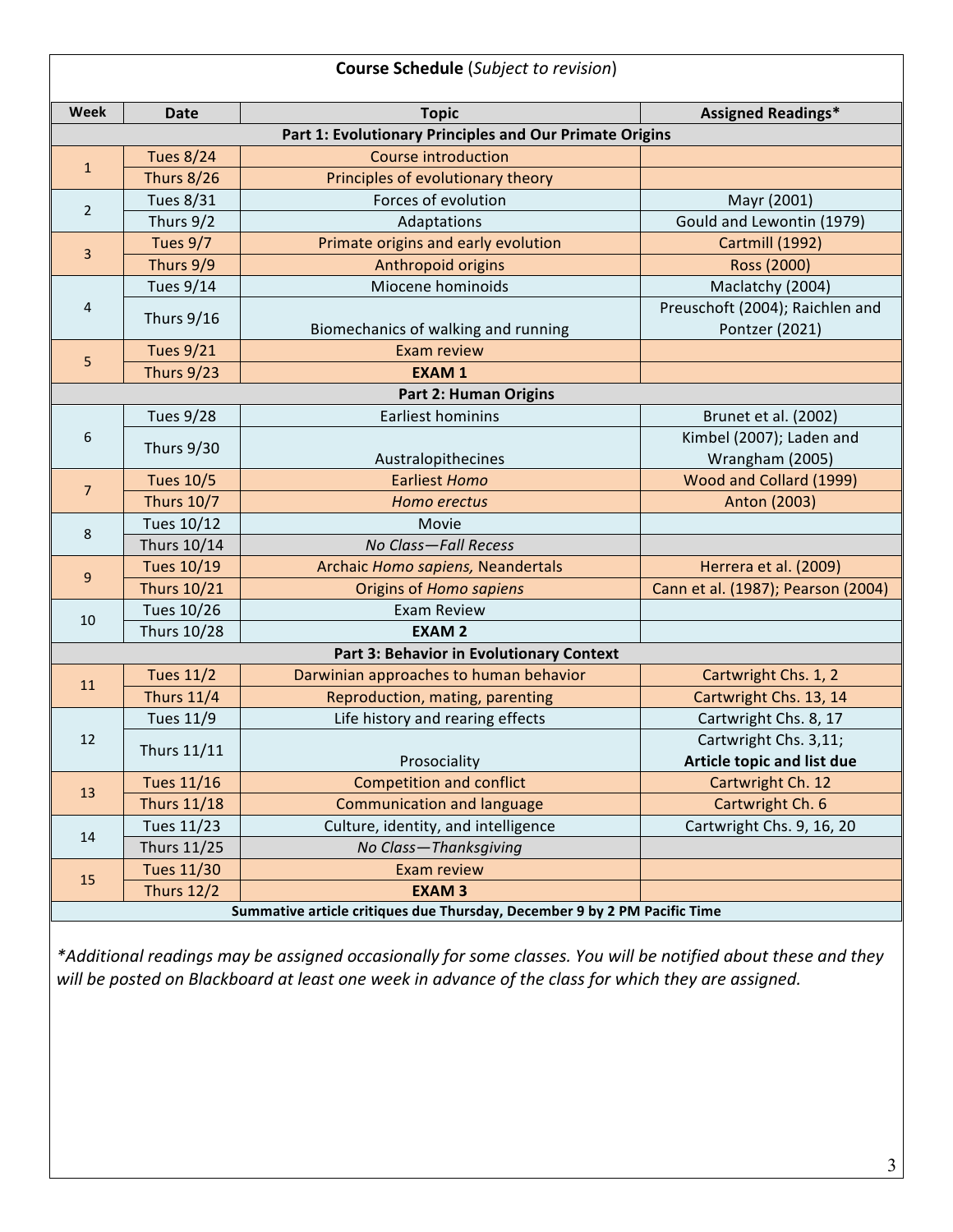## **USC's Statements on Academic Conduct and Support Systems**

# **Academic Conduct:**

Plagiarism – presenting someone else's ideas as your own, either verbatim or recast in your own words – is a serious academic offense with serious consequences. Please familiarize yourself with the discussion of plagiarism in SCampus in Part B, Section 11, "Behavior Violating University Standards" policy.usc.edu/scampus-part-b. Other forms of academic dishonesty are equally unacceptable. See additional information in SCampus and university policies on scientific misconduct, policy.usc.edu/scientific-misconduct.

# **Support Systems:**

*Counseling and Mental Health - (213) 740-9355 – 24/7 on call* studenthealth.usc.edu/counseling

Free and confidential mental health treatment for students, including short-term psychotherapy, group counseling, stress fitness workshops, and crisis intervention.

*National Suicide Prevention Lifeline - 1 (800) 273-8255 – 24/7 on call* suicidepreventionlifeline.org

Free and confidential emotional support to people in suicidal crisis or emotional distress 24 hours a day, 7 days a week.

*Relationship and Sexual Violence Prevention Services (RSVP) - (213) 740-9355(WELL), press "0" after hours – 24/7 on call*

studenthealth.usc.edu/sexual-assault

Free and confidential therapy services, workshops, and training for situations related to gender-based harm.

# *Office of Equity and Diversity (OED) - (213) 740-5086 | Title IX – (213) 821-8298*

equity.usc.edu, titleix.usc.edu

Information about how to get help or help someone affected by harassment or discrimination, rights of protected classes, reporting options, and additional resources for students, faculty, staff, visitors, and applicants. 

#### *Reporting Incidents of Bias or Harassment - (213) 740-5086 or (213) 821-8298* usc-advocate.symplicity.com/care\_report

Avenue to report incidents of bias, hate crimes, and microaggressions to the Office of Equity and Diversity | Title IX for appropriate investigation, supportive measures, and response.

# *The Office of Disability Services and Programs - (213) 740-0776*

dsp.usc.edu

Support and accommodations for students with disabilities. Services include assistance in providing readers/notetakers/interpreters, special accommodations for test taking needs, assistance with architectural barriers, assistive technology, and support for individual needs.